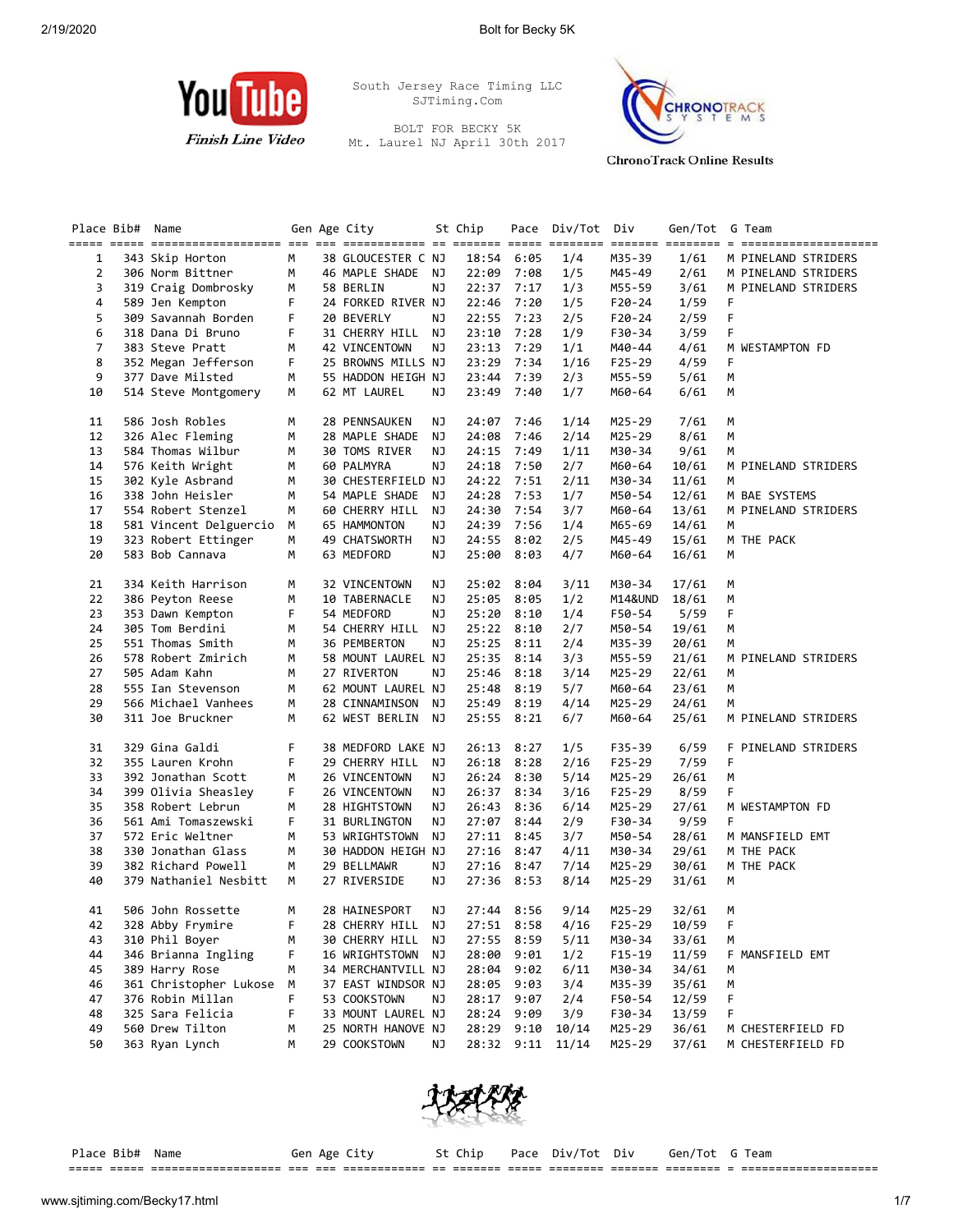| 2/19/2020 |  |  |  |
|-----------|--|--|--|
|           |  |  |  |
|           |  |  |  |

Bolt for Becky 5K

| 51  | 577 John Yersak           | М       | 66 SHAMONG         | ΝJ        | 28:32       | 9:11 | 2/4   | M65-69     | 38/61 | M PINELAND STRIDERS  |
|-----|---------------------------|---------|--------------------|-----------|-------------|------|-------|------------|-------|----------------------|
| 52  | 558 Nick Strugala         | M       | 33 MARLTON         | ΝJ        | 28:38       | 9:13 | 7/11  | M30-34     | 39/61 | M                    |
| 53  | 585 Anthony Coyle         | М       | 32 TOMSRIVER       | ΝJ        | 28:53       | 9:18 | 8/11  | M30-34     | 40/61 | M                    |
| 54  |                           | м       |                    | ΝJ        | 29:02       |      | 3/5   | M45-49     |       |                      |
| 55  | 349 Jim Ingling           | F.      | 46 WRIGHTSTOWN     |           |             | 9:21 |       |            | 41/61 | M MANSFIELD EMT<br>F |
|     | 354 Marielle Kent         |         | 29 CHERRY HILL     | ΝJ        | 29:06       | 9:22 | 5/16  | $F25 - 29$ | 14/59 |                      |
| 56  | 588 Mike Geiger           | M       | 69 MEDFORD         | ΝJ        | 29:18       | 9:26 | 3/4   | M65-69     | 42/61 | M                    |
| 57  | 332 Ted Hardies           | М       | 72 MARLTON         | ΝJ        | 29:20       | 9:27 | 1/1   | M70+       | 43/61 | M PINELAND STRIDERS  |
| 58  | 307 Richelle Bodine       | F.      | 36 SOUTHAMPTON     | ΝJ        | 29:27       | 9:29 | 2/5   | F35-39     | 15/59 | F                    |
| 59  | 559 Mark Tarantino        | M       | 67 MOUNT HOLLY     | <b>NJ</b> | 29:29       | 9:30 | 4/4   | M65-69     | 44/61 | M                    |
| 60  | 369 Sarah McLaren         | F       | 29 TRENTON         | ΝJ        | 29:39 9:33  |      | 6/16  | $F25 - 29$ | 16/59 | F                    |
| 61  | 304 Marie Berdini         | F       | 51 CHERRY HILL     | ΝJ        | 29:59       | 9:39 | 3/4   | F50-54     | 17/59 | F                    |
| 62  | 587 Lisa Sadar            | F.      | 37 WILMINGTON      | DE        | 30:03       | 9:41 | 3/5   | F35-39     | 18/59 | F                    |
| 63  | 314 Scott Celli           | м       | 51 MARLTON         | <b>NJ</b> | 30:12       | 9:44 | 4/7   | M50-54     | 45/61 | М                    |
| 64  | 573 Caiti Wilson          | F       | 32 MOUNT LAUREL NJ |           | 30:45       | 9:54 | 4/9   | F30-34     | 19/59 | F                    |
| 65  | 385 Andrew Quinlan        | М       | 47 MANTOLOKING     | ΝJ        | 30:53       | 9:57 | 4/5   | M45-49     | 46/61 | М                    |
| 66  | 336 Thomas Hedden         | M       | 52 VINCENTOWN      | ΝJ        | 31:01       | 9:59 | 5/7   | M50-54     | 47/61 | M                    |
| 67  | 552 Nora Sooy             | F       | 35 MARLTON         | ΝJ        | 31:09 10:02 |      | 4/5   | F35-39     | 20/59 | F                    |
| 68  | 509 Sean Sooy             | M       | 07 MARLTON         | ΝJ        | 31:09 10:02 |      | 2/2   | M14&UND    | 48/61 | Μ                    |
| 69  |                           |         |                    |           |             |      |       |            |       |                      |
| 70  | 553 Thom John Sooy        | М<br>F. | 37 MARLTON         | ΝJ        | 31:10 10:02 |      | 4/4   | M35-39     | 49/61 | М<br>F               |
|     | 313 Amanda Caldwell       |         | 26 MOORESTOWN      | ΝJ        | 31:32 10:09 |      | 7/16  | $F25 - 29$ | 21/59 |                      |
| 71  | 348 Tammy Ingling         | F.      | 46 WRIGHTSTOWN     | ΝJ        | 31:36 10:10 |      | 1/7   | F45-49     | 22/59 | F MANSFIELD EMT      |
| 72  | 400 Jason Silva           | М       | 29 CLAYMONT        | DE        | 31:44 10:13 |      | 12/14 | M25-29     | 50/61 | M                    |
| 73  | 565 Sylvia Vanhees        | F.      | 30 CINNAMINSON     | <b>NJ</b> | 31:47 10:14 |      | 5/9   | F30-34     | 23/59 | F                    |
| 74  | 308 Ian Boltz             | М       | 21 DELANCO         | ΝJ        | 31:49 10:15 |      | 1/2   | M20-24     | 51/61 | M THE PACK           |
| 75  | 567 Diane Walsh           | F.      | 59 MARLTON         | ΝJ        | 31:55 10:17 |      | 1/4   | F55-59     | 24/59 | F                    |
| 76  | 508 Joanne Swift          | F       | 57 MARLTON         | ΝJ        | 32:00 10:18 |      | 2/4   | F55-59     | 25/59 | F                    |
| 77  | 339 Johnny J Heisler      | М       | 20 MAPLE SHADE     | ΝJ        | 32:12 10:22 |      | 2/2   | M20-24     | 52/61 | M BAE SYSTEMS        |
| 78  | 384 Frank Profero         | м       | 64 SHILOH          | ΝJ        | 32:33 10:29 |      | 7/7   | M60-64     | 53/61 | М                    |
| 79  | 331 Diane Hardies         | F       | 71 MARLTON         | ΝJ        | 32:37 10:30 |      | 1/1   | $F70+$     | 26/59 | F PINELAND STRIDERS  |
| 80  | 398 Justin Sheasley       | M       | 26 VINCENTOWN      | ΝJ        | 32:39 10:31 |      | 13/14 | M25-29     | 54/61 | M                    |
|     |                           |         |                    |           |             |      |       |            |       |                      |
| 81  | 501 Frank Giannandrea     | М       | 51 MARLTON         | ΝJ        | 32:44 10:32 |      | 6/7   | M50-54     | 55/61 | М                    |
| 82  | 342 Kristin Hofmann       | F       | 33 CHESTERFIELD NJ |           | 32:57 10:37 |      | 6/9   | F30-34     | 27/59 | F                    |
| 83  | 327 Jennifer Fluharty     | F       | 43 VINCENTOWNTH NJ |           | 33:02 10:38 |      | 1/3   | F40-44     | 28/59 | F                    |
| 84  | 360 Jean Lizzio           | F       | 64 BERLIN          | ΝJ        | 33:04 10:39 |      | 1/2   | F60-64     | 29/59 | F PINELAND STRIDERS  |
| 85  | 590 Nancy Ellor           | F       | 54 SOUTHAMPTON     | ΝJ        | 33:04 10:39 |      | 4/4   | F50-54     | 30/59 | F                    |
| 86  | 378 Karly Morris          | F.      | 31 DELANCO         | <b>NJ</b> | 33:12 10:41 |      | 7/9   | F30-34     | 31/59 | F                    |
| 87  | 335 Gwen Hedden           | F       | 29 VINCENTOWN      | ΝJ        | 33:41 10:51 |      | 8/16  | $F25 - 29$ | 32/59 | F                    |
| 88  | 344 Greg Huber            | М       | 31 MARLTON         | ΝJ        | 33:59 10:57 |      | 9/11  | M30-34     | 56/61 | M                    |
| 89  | 571 Carolyn Weber         | F.      | 42 MOUNT LAUREL NJ |           | 34:23 11:04 |      | 2/3   | $F40 - 44$ | 33/59 | F                    |
| 90  | 507 Kleber Vera           | M       | 48 BROWNS MILLS NJ |           | 34:42 11:10 |      | 5/5   | M45-49     | 57/61 | M                    |
|     |                           |         |                    |           |             |      |       |            |       |                      |
| 91  | 312 Dan Caldwell          | м       | 51 MOORESTOWN      | ΝJ        | 34:56 11:15 |      | 7/7   | M50-54     | 58/61 | М                    |
| 92  | 370 Sean McLaren          | м       | 30 TRENTON         | ΝJ        | 35:13 11:20 |      | 10/11 | M30-34     | 59/61 | М                    |
| 93  | 557 Jaclyn Stockton-Soo F |         | 63 MANAHAWKIN      | ΝJ        | 35:22 11:23 |      | 2/2   | F60-64     | 34/59 | F                    |
| 94  | 591 Amy Sprague           | F.      | 45 VINCENTOWN      | ΝJ        | 35:27 11:25 |      | 2/7   | F45-49     | 35/59 | F                    |
| 95  | 333 Megan Harper          | F       | 28 MARLTON         | ΝJ        | 35:41 11:29 |      | 9/16  | $F25-29$   | 36/59 | F BAE SYSTEMS        |
| 96  | 513 Monica Monteiso       | F       | 19 RIVERSIDE       | ΝJ        | 35:41 11:29 |      | 2/2   | F15-19     | 37/59 | F                    |
| 97  | 315 Amanda Coshland       | F.      | 27 CLAYMONT        | DE        | 35:46 11:31 |      | 10/16 | $F25-29$   | 38/59 | F                    |
| 98  | 390 Michele Russo         | F       | 29 TRENTON         | ΝJ        | 35:54 11:34 |      | 11/16 | $F25-29$   | 39/59 | F CHESTERFIELD FD    |
| 99  | 362 Christina Lynch       | F       | 27 COOKSTOWN       | ΝJ        | 35:54 11:34 |      | 12/16 | $F25 - 29$ | 40/59 | F CHESTERFIELD FD    |
| 100 | 320 Fran Dombrosky        | F.      | 49 BERLIN          | <b>NJ</b> | 37:12 11:59 |      | 3/7   | F45-49     | 41/59 | F PINELAND STRIDERS  |



| Place Bib# | Name                                                                                                            |    | Gen Age City       |    | St Chip     |             | Pace Div/Tot Div  |          | Gen/Tot G Team |     |                 |
|------------|-----------------------------------------------------------------------------------------------------------------|----|--------------------|----|-------------|-------------|-------------------|----------|----------------|-----|-----------------|
|            | score conce concercoracerence con son executarence en concerc conce concerc concerc concerce o concercoracerenc |    |                    |    |             |             |                   |          |                |     |                 |
| 101        | 388 Kimberley Riker                                                                                             | F. | 56 PHILADELPHIA PA |    |             | 38:13 12:18 | 3/4               | F55-59   | 42/59          | - F |                 |
| 102        | 356 Amanda Lahn                                                                                                 | F. | 29 CHERRY HILL     | NJ |             |             | 38:14 12:19 13/16 | F25-29   | 43/59          | F   |                 |
| 103        | 387 Sonya Reese                                                                                                 | F. | 36 TABERNACLE      | NJ |             | 38:34 12:25 | 5/5               | F35-39   | 44/59          | - F |                 |
| 104        | 562 Keri Toth-Nesbitt                                                                                           | F. | 29 DELANCO         | NJ |             | 38:44 12:28 | 14/16             | F25-29   | 45/59          | F   |                 |
| 105        | 374 Monica Mellon                                                                                               | F. | 47 VINCENTOWN      | ΝJ |             | 39:22 12:41 | 4/7               | F45-49   | 46/59          | F.  |                 |
| 106        | 347 Nadine Ingling                                                                                              | F. | 20 WRIGHTSTOWN     | NJ |             | 39:41 12:47 | 3/5               | $F20-24$ | 47/59          |     | F MANSFIELD EMT |
| 107        | 337 Andrea Heisler                                                                                              | F. | 49 MAPLE SHADE     |    |             | 40:05 12:54 | 5/7               | F45-49   | 48/59          |     | F BAE SYSTEMS   |
| 108        | 351 Stefanie Jarvis                                                                                             | F. | 23 MAPLE SHADE     | NJ |             | 40:55 13:11 | 4/5               | $F20-24$ | 49/59          | F.  |                 |
| 109        | 350 Missy Jarvis                                                                                                | F  | 22 JULIUSTOWN      | NJ |             | 43:58 14:09 | 5/5               | F20-24   | 50/59          | -F  |                 |
| 110        | 397 Kristen Shaw                                                                                                | F. | 30 MOUNT LAUREL NJ |    | 44:43 14:24 |             | 8/9               | F30-34   | 51/59          | -F  |                 |
|            |                                                                                                                 |    |                    |    |             |             |                   |          |                |     |                 |
| 111        | 357 Heather Leadley                                                                                             | F. | 43 MARLTON         | ΝJ |             | 45:02 14:30 | 3/3               | F40-44   | 52/59          | - F |                 |
| 112        | 502 Jessica Nesbitt                                                                                             | F. | 26 RIVERSIDE       | NJ |             | 45:02 14:30 | 15/16             | $F25-29$ | 53/59          | - F |                 |
| 113        | 503 Nancy Pierce                                                                                                | F. | 56 DELRAN          | ΝJ |             | 45:03 14:30 | 4/4               | F55-59   | 54/59          | -F  |                 |
| 114        | 512 Abdullah Afzaal                                                                                             | M  | 28 SOMERSET        | NJ |             |             | 46:26 14:57 14/14 | M25-29   | 60/61          | M   |                 |

www.sjtiming.com/Becky17.html 2/7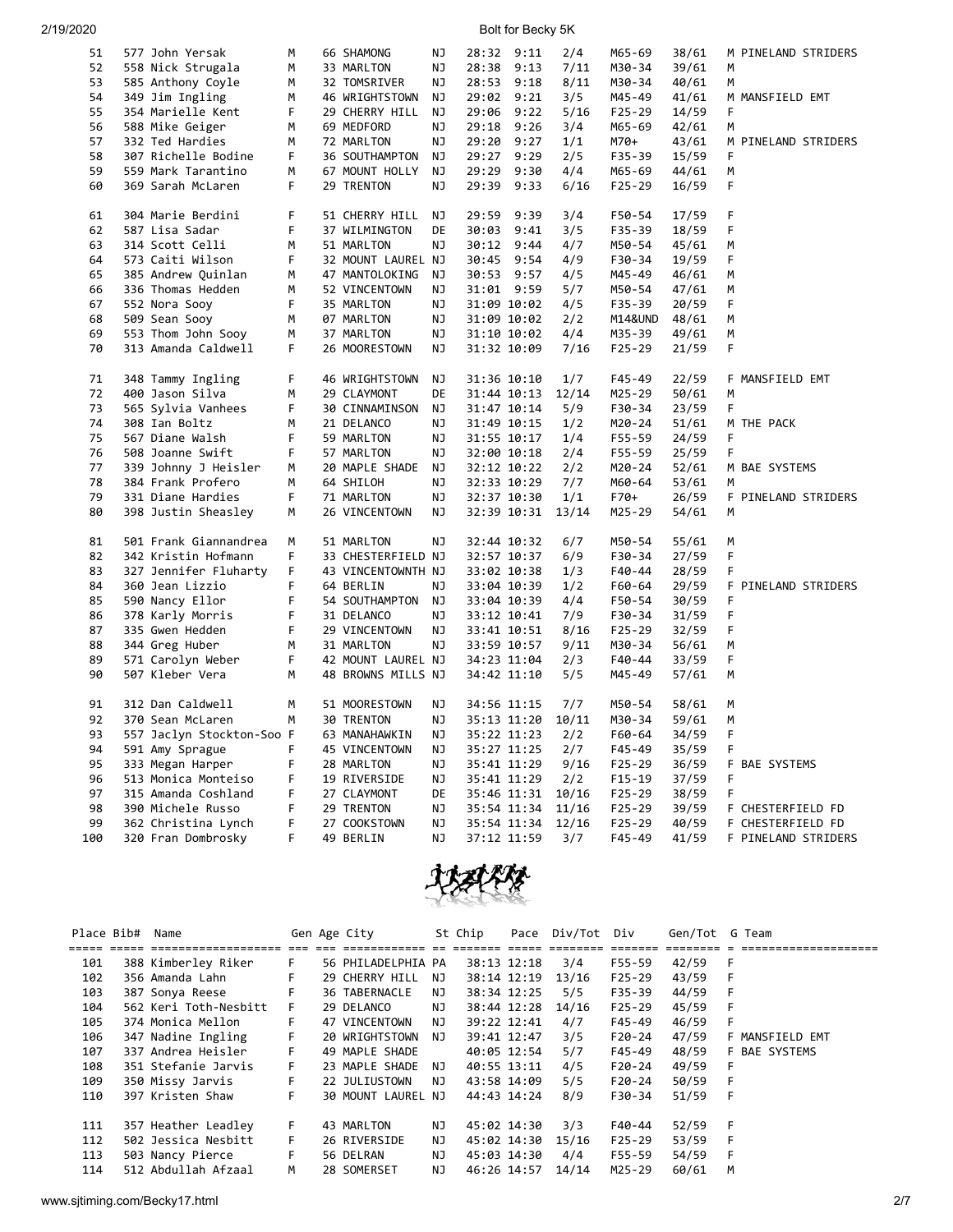115 511 Asaad Afzaa 116 394 Gabby Senf 117 381 Melissa Nor  $118$  372 Elizabeth M  $119$  568 Christina Wa

120 575 Katherine W

2/19/2020 Bolt for Becky 5K

| $\mathbf{1}$ | M  | 30 SOMERSET NJ 46:27 14:57 11/11 M30-34 61/61 M       |  |  |         |                                                                 |
|--------------|----|-------------------------------------------------------|--|--|---------|-----------------------------------------------------------------|
|              | F. | 10 COLUMBUS                                           |  |  |         | NJ 46:42 15:02    1/1    F14&UND    55/59    F    MANSFIELD EMT |
|              |    |                                                       |  |  |         |                                                                 |
| cNeil        |    | F 28 ATCO                                             |  |  |         |                                                                 |
|              |    |                                                       |  |  | 58/59 F |                                                                 |
|              |    | orthy F 46.BARNEGAT NJ 48:19.15:34 7/7 F45-49 59/59 F |  |  |         |                                                                 |
|              |    |                                                       |  |  |         |                                                                 |



**Award Listings** 

TEAM RESULTS ---------------------------------------------------------------------------- 1. 1:03:53 PINELAND STRIDERS ( 21:18) ============================== 1 18:56 343 Skip Horton M 38 2 22:12 306 Norm Bittner M 46 22:45 319 Craig Dombrosky<br>3 22:45 319 Craig Dombrosky M 58<br>4 ( 24:26) 576 Keith Wright M 60  $4$  ( 24:26) 576 Keith Wright 2. 1:20:09 THE PACK ( 26:43) ============================== 1 25:09 323 Robert Ettinger M 49 2 27:30 382 Richard Powell M 29<br>3 27:30 330 Jonathan Glass M 30 330 Jonathan Glass M 30<br>308 Ian Boltz M 21 4 ( 32:06) 308 Ian Boltz M 21 3. 1:24:59 MANSFIELD EMT ( 28:20) ============================== 1 27:26 572 Eric Weltner M 53 2 28:15 346 Brianna Ingling F 16 3 29:18 349 Jim Ingling M 46 4 ( 31:52) 348 Tammy Ingling F 46 4. 1:33:03 BAE SYSTEMS ( 31:01) ============================== 1 24:32 338 John Heisler M 54 2 32:27 339 Johnny J Heisler M 20 3 36:04 333 Megan Harper F 28 4 ( 40:28) 337 Andrea Heisler F 49

----------------------------------------------------------------------------

#### 5. 1:33:47 CHESTERFIELD FD ( 31:16) ============================== 1 28:46 560 Drew Tilton M 25<br>2 28:49 363 Ryan Lynch M 29<br>2 26:48 268 Ryan Lytch M 29 2 28:49 363 Ryan Lynch M 29 3 36:12 362 Christina Lynch F 27  $4$  (  $36:13$ )  $390$  Michele Russo



#### OVERALL WINNERS - 5K TOP 1 AWARD

#### TOP MALE FINISHERS

|               | Place O'All Bib# | Name                | Ag City            |       | St Time |
|---------------|------------------|---------------------|--------------------|-------|---------|
|               |                  |                     |                    |       |         |
|               |                  | 1 343 Skip Horton   | 38 GLOUCESTER C NJ |       | 18:56   |
| $\mathcal{P}$ | 4                | 306 Norm Bittner    | 46 MAPLE SHADE     | - N J | 22:12   |
| 3             | 5                | 319 Craig Dombrosky | 58 BERLIN          | NJ.   | 22:45   |
| 4             | 9                | 383 Steve Pratt     | 42 VINCENTOWN      | N J   | 23:16   |
| 5.            | 10               | 377 Dave Milsted    | 55 HADDON HEIGH NJ |       | 23:44   |

#### TOP FEMALE FINISHERS

| Place O'All Bib# Name |                     | Ag City                  | St Time  |
|-----------------------|---------------------|--------------------------|----------|
|                       |                     |                          |          |
|                       | 6 589 Jen Kempton   | 24 FORKED RIVER NJ 22:50 |          |
|                       | 309 Savannah Borden | 20 BEVERLY               | NJ 22:59 |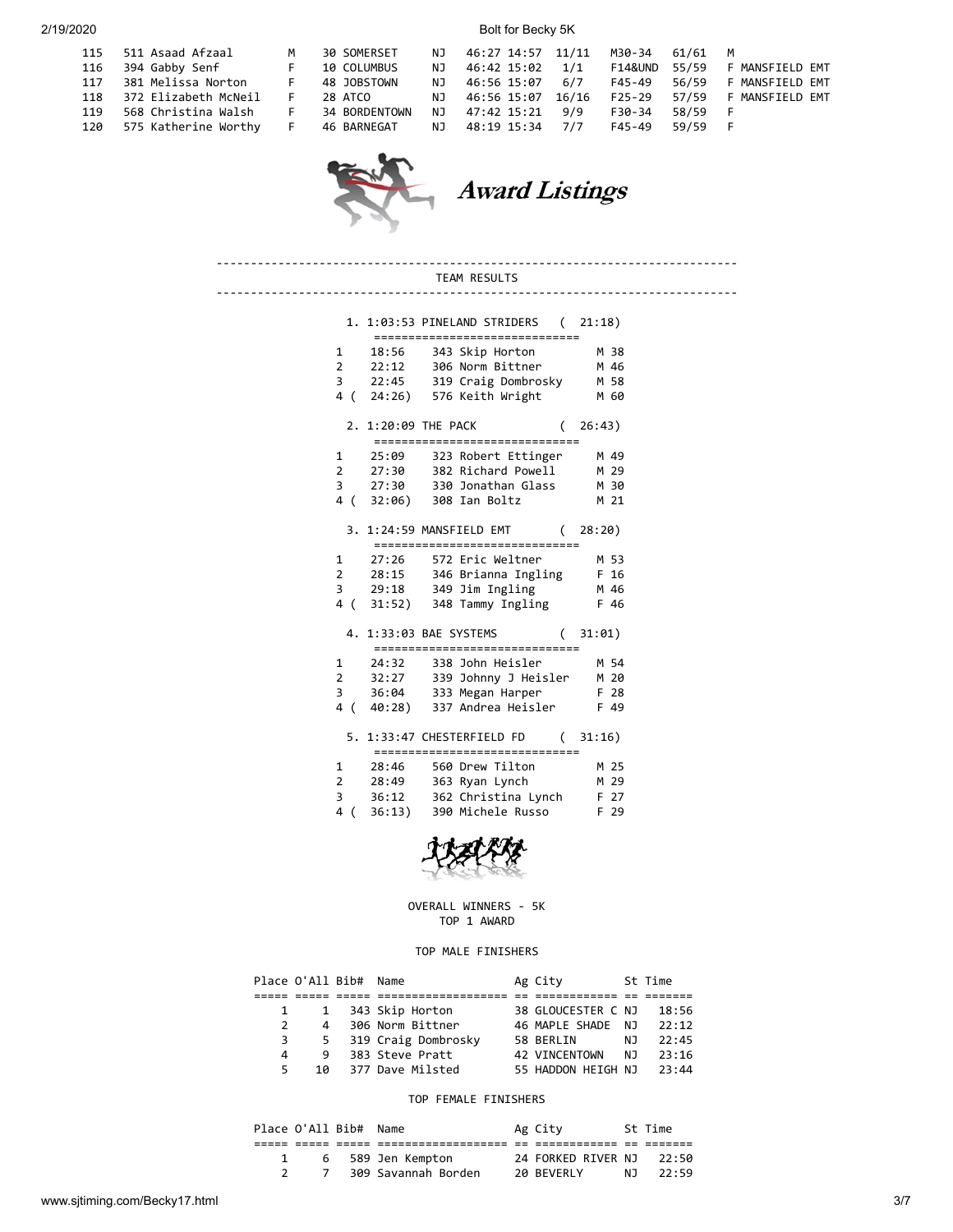# 2/19/2020 Bolt for Becky 5K

|   | 8 318 Dana Di Bruno    | 31 CHERRY HILL NJ 23:13  |          |
|---|------------------------|--------------------------|----------|
| 4 | 11 352 Megan Jefferson | 25 BROWNS MILLS NJ 23:50 |          |
|   | 25 353 Dawn Kempton    | 54 MEDFORD               | NJ 25:25 |



#### 5K AGE-GROUP RESULTS

# MALE AGE GROUP: 1 - 14

|                                |                                                   | Place O'All Bib# Name | Age City                                                                                               | St Time                         |          |                      |
|--------------------------------|---------------------------------------------------|-----------------------|--------------------------------------------------------------------------------------------------------|---------------------------------|----------|----------------------|
| $\mathbf{1}$<br>$\overline{2}$ | 22<br>69                                          |                       | 386 Peyton Reese 10 TABERNACLE NJ 25:09<br>509 Sean Sooy                                               | 07 MARLTON NJ                   |          | 31:32                |
|                                |                                                   |                       | FEMALE AGE GROUP: 1 - 14                                                                               |                                 |          |                      |
|                                |                                                   | Place O'All Bib# Name |                                                                                                        | Age City 5t Time                |          |                      |
|                                |                                                   |                       | 1 119 394 Gabby Senf                                                                                   | 10 COLUMBUS                     |          | NJ 47:06             |
|                                |                                                   |                       | MALE AGE GROUP: 15 - 19                                                                                |                                 |          |                      |
|                                |                                                   | Place O'All Bib# Name |                                                                                                        | Age City<br>St Time             |          |                      |
|                                |                                                   |                       | FEMALE AGE GROUP: 15 - 19                                                                              |                                 |          |                      |
|                                |                                                   | Place O'All Bib# Name |                                                                                                        | Age City                        |          | St Time              |
|                                |                                                   |                       |                                                                                                        |                                 |          |                      |
|                                | $1 \quad$<br>$\overline{2}$                       |                       | 45 346 Brianna Ingling 16 WRIGHTSTOWN NJ 28:15<br>99 513 Monica Monteiso 19 RIVERSIDE NJ 35:58         |                                 |          |                      |
|                                |                                                   |                       | MALE AGE GROUP: 20 - 24                                                                                |                                 |          |                      |
|                                |                                                   |                       | Place O'All Bib# Name                                                                                  | Age City 5t Time                |          |                      |
|                                | $1 \quad \blacksquare$                            |                       |                                                                                                        |                                 |          |                      |
| $\mathbf{2}$                   |                                                   |                       |                                                                                                        |                                 |          |                      |
|                                |                                                   |                       | FEMALE AGE GROUP: 20 - 24                                                                              |                                 |          |                      |
|                                |                                                   |                       | Place O'All Bib# Name                                                                                  | Age City                        |          | St Time              |
|                                |                                                   |                       |                                                                                                        |                                 |          |                      |
|                                | $\begin{array}{ccc} 1 & 7 \\ 2 & 109 \end{array}$ |                       | 309 Savannah Borden         20 BEVERLY<br>347 Nadine Ingling          20 WRIGHTSTOWN                   |                                 |          | NJ 22:59<br>NJ 39:57 |
|                                | 3 <sup>7</sup><br>111                             |                       | 351 Stefanie Jarvis 23 MAPLE SHADE                                                                     |                                 |          | NJ 41:02             |
| 4                              | 112                                               |                       | 350 Missy Jarvis 22 JULIUSTOWN                                                                         |                                 |          | NJ 43:58             |
|                                |                                                   |                       | MALE AGE GROUP: 25 - 29                                                                                |                                 |          |                      |
|                                |                                                   | Place O'All Bib# Name |                                                                                                        | Age City                        |          | St Time              |
| $\mathbf{1}$                   | 13                                                |                       |                                                                                                        |                                 |          | NJ 24:11             |
| $\mathbf{2}$                   |                                                   |                       |                                                                                                        |                                 |          | NJ 24:29<br>NJ 25:50 |
| 3                              |                                                   |                       | 13 326 Alec Fleming 28 MAPLE SHADE<br>16 586 Josh Robles 28 PENNSAUKEN<br>29 505 Adam Kahn 27 RIVERTON |                                 |          |                      |
| 4                              | $31\,$                                            |                       | 566 Michael Vanhees                                                                                    | 28 CINNAMINSON                  | ΝJ       | 25:59                |
| 5                              | 35                                                |                       | 392 Jonathan Scott                                                                                     | 26 VINCENTOWN                   | ΝJ       | 26:43                |
|                                |                                                   |                       | FEMALE AGE GROUP:                                                                                      | 25 - 29                         |          |                      |
|                                | Place O'All Bib#                                  |                       | Name                                                                                                   | Age City                        |          | St Time              |
|                                |                                                   |                       |                                                                                                        |                                 |          |                      |
| 1<br>$\overline{2}$            | 11                                                |                       | 352 Megan Jefferson<br>355 Lauren Krohn                                                                | 25 BROWNS MILLS NJ              |          | 23:50                |
| 3                              | 34<br>37                                          |                       | 399 Olivia Sheasley                                                                                    | 29 CHERRY HILL<br>26 VINCENTOWN | ΝJ<br>ΝJ | 26:33<br>26:57       |
| 4                              | 46                                                |                       | 328 Abby Frymire                                                                                       | 28 CHERRY HILL                  | ΝJ       | 28:15                |
|                                |                                                   |                       |                                                                                                        |                                 |          |                      |

MALE AGE GROUP: 30 - 34

5 57 354 Marielle Kent 29 CHERRY HILL NJ 29:21

Place O'All Bib# Name Age City St Time ===== ===== ===== =================== === ============ == =======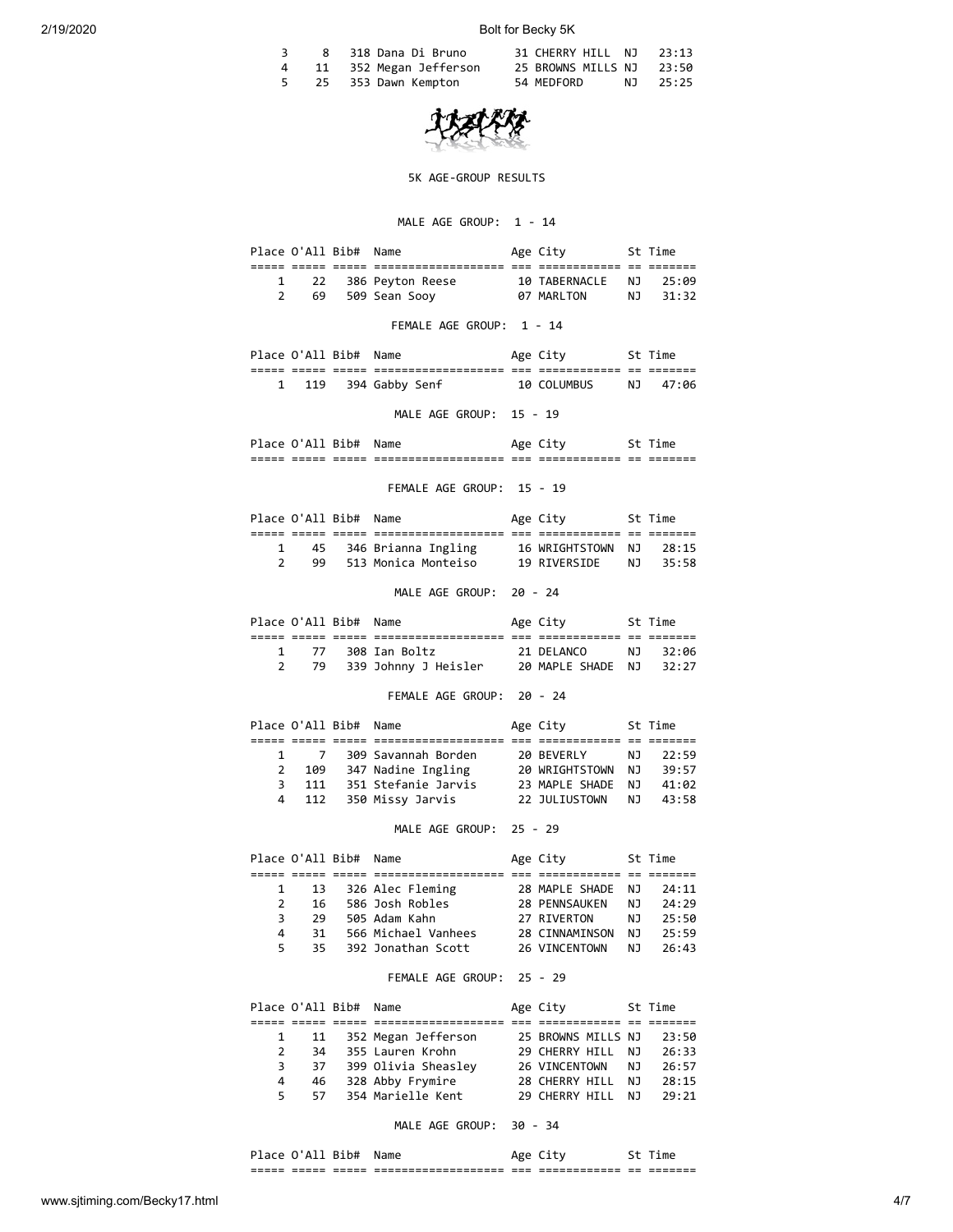# 2/19/2020 Bolt for Becky 5K

| 1.           | 14  | 584 Thomas Wilbur  | 30 TOMS RIVER NJ   | 24:20 |
|--------------|-----|--------------------|--------------------|-------|
| 2            | 19  | 302 Kyle Asbrand   | 30 CHESTERFIELD NJ | 24:40 |
| $\mathbf{R}$ | -24 | 334 Keith Harrison | 32 VINCENTOWN NJ   | 25:21 |
| 4            | 41  | 330 Jonathan Glass | 30 HADDON HEIGH NJ | 27:30 |
| 5.           | 44  | 310 Phil Boyer     | 30 CHERRY HILL NJ  | 28:12 |

# FEMALE AGE GROUP: 30 - 34

|               | Place O'All Bib# Name |                     | Age City           | St Time |
|---------------|-----------------------|---------------------|--------------------|---------|
|               |                       |                     |                    |         |
| $\mathbf{1}$  | 8                     | 318 Dana Di Bruno   | 31 CHERRY HILL NJ  | 23:13   |
| $\mathcal{P}$ | 38                    | 561 Ami Tomaszewski | 31 BURLINGTON NJ   | 27:24   |
| 3.            | 53.                   | 325 Sara Felicia    | 33 MOUNT LAUREL NJ | 28:48   |
| 4             | 67                    | 573 Caiti Wilson    | 32 MOUNT LAUREL NJ | 31:09   |
| 5.            | 75                    | 565 Sylvia Vanhees  | 30 CINNAMINSON NJ  | 31:59   |

# MALE AGE GROUP: 35 - 39

|              |    | Place O'All Bib# Name |                        | Age City              | St Time  |
|--------------|----|-----------------------|------------------------|-----------------------|----------|
|              |    |                       |                        |                       |          |
| $\mathbf{1}$ |    |                       | 26 551 Thomas Smith    | 36 PEMBERTON NJ 25:31 |          |
|              | 47 |                       | 361 Christopher Lukose | 37 EAST WINDSOR NJ    | 28:17    |
|              |    |                       | 71 553 Thom John Sooy  | 37 MARLTON            | NT 31:33 |
|              |    |                       |                        |                       |          |

# FEMALE AGE GROUP: 35 - 39

|               |     | Place O'All Bib# Name |                     | Age City           |     | St Time |
|---------------|-----|-----------------------|---------------------|--------------------|-----|---------|
|               |     |                       |                     |                    |     |         |
| $\mathbf{1}$  | 33. |                       | 329 Gina Galdi      | 38 MEDFORD LAKE NJ |     | 26:21   |
| $\mathcal{P}$ | 61  |                       | 307 Richelle Bodine | 36 SOUTHAMPTON     | N J | 29:53   |
| 3             | 64  |                       | 587 Lisa Sadar      | 37 WILMINGTON      | DF. | 30:15   |
| 4             | 70  |                       | 552 Nora Sooy       | 35 MARLTON         | N J | 31:32   |
| 5.            | 106 |                       | 387 Sonya Reese     | 36 TABERNACLE      | N J | 38:49   |

# MALE AGE GROUP: 40 - 44

|               | Place O'All Bib# |       | Name                                  |            | Age City                   |            | ime     |  |
|---------------|------------------|-------|---------------------------------------|------------|----------------------------|------------|---------|--|
| ----<br>_____ | ----<br>_____    | _____ | -----------------<br>________________ | ---<br>--- | __________<br>____________ | $-$<br>$-$ | _______ |  |
|               |                  |       | 383 Steve Pratt                       |            | VTNCFNTOWN                 | NJ.        |         |  |

#### FEMALE AGE GROUP: 40 - 44

|   | Place O'All Bib# Name |                       | Age City           |     | St Time |
|---|-----------------------|-----------------------|--------------------|-----|---------|
|   |                       |                       |                    |     |         |
|   | 89                    | 327 Jennifer Fluharty | 43 VINCENTOWNTH NJ |     | 33:26   |
|   | 92                    | 571 Carolyn Weber     | 42 MOUNT LAUREL NJ |     | 34:43   |
| 3 | 114                   | 357 Heather Leadley   | 43 MARLTON         | N J | 45:15   |

# MALE AGE GROUP: 45 - 49

|              |    | Place O'All Bib# Name |                     | Age City           |     | St Time |
|--------------|----|-----------------------|---------------------|--------------------|-----|---------|
|              |    |                       |                     |                    |     |         |
| $\mathbf{1}$ | 4  |                       | 306 Norm Bittner    | 46 MAPLE SHADE NJ  |     | 22:12   |
|              | 23 |                       | 323 Robert Ettinger | 49 CHATSWORTH      | NJ  | 25:09   |
| 3            | 56 |                       | 349 Jim Ingling     | 46 WRIGHTSTOWN     | N J | 29:18   |
| 4            | 66 |                       | 385 Andrew Quinlan  | 47 MANTOLOKING     | N J | 31:04   |
| 5.           | 93 |                       | 507 Kleber Vera     | 48 BROWNS MILLS NJ |     | 34:54   |

#### FEMALE AGE GROUP: 45 - 49

|    | Place O'All Bib# | Name               | Age City             |     | St Time |
|----|------------------|--------------------|----------------------|-----|---------|
|    |                  |                    |                      |     |         |
|    | 1 73             | 348 Tammy Ingling  | 46 WRIGHTSTOWN       | NJ  | 31:52   |
|    | 97               | 591 Amy Sprague    | <b>45 VINCENTOWN</b> | NJ. | 35:54   |
| 3  | 103              | 320 Fran Dombrosky | 49 BERLIN            | NJ. | 37:20   |
| 4  | 108              | 374 Monica Mellon  | 47 VINCENTOWN        | NJ. | 39:48   |
| 5. | 110              | 337 Andrea Heisler | 49 MAPLE SHADE       | N J | 40:28   |

#### MALE AGE GROUP: 50 - 54

|               |     | Place O'All Bib# Name |                   | Age City          |     | St Time |
|---------------|-----|-----------------------|-------------------|-------------------|-----|---------|
|               |     |                       |                   |                   |     |         |
|               | -17 |                       | 338 John Heisler  | 54 MAPLE SHADE NJ |     | 24:32   |
| $\mathcal{P}$ | 27  |                       | 305 Tom Berdini   | 54 CHERRY HILL    | N J | 25:36   |
| 3             | 39  |                       | 572 Eric Weltner  | 53 WRIGHTSTOWN    | N J | 27:26   |
| 4             | 65  |                       | 314 Scott Celli   | 51 MARLTON        | N J | 30:30   |
| 5.            | 68. |                       | 336 Thomas Hedden | 52 VINCENTOWN     | N J | 31:13   |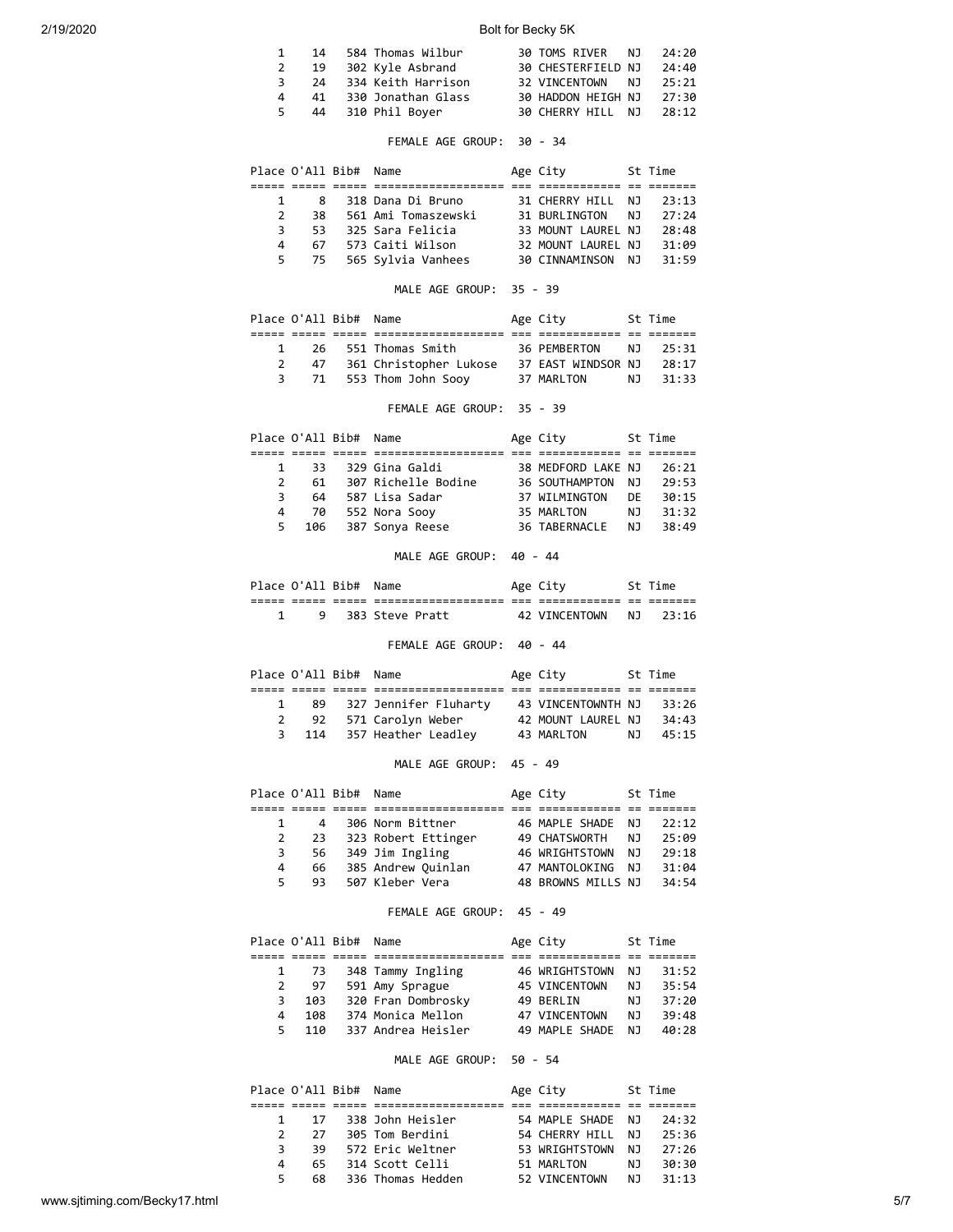# FEMALE AGE GROUP: 50 - 54

|   |    | Place O'All Bib# Name |                       | Age City          |     | St Time |
|---|----|-----------------------|-----------------------|-------------------|-----|---------|
|   |    |                       |                       |                   |     |         |
|   |    |                       | 1 25 353 Dawn Kempton | 54 MEDFORD        | NJ. | 25:25   |
|   | 48 |                       | 376 Robin Millan      | 53 COOKSTOWN      | N J | 28:22   |
| 3 | 63 |                       | 304 Marie Berdini     | 51 CHERRY HILL    | N J | 30:14   |
| 4 | 85 |                       | 590 Nancy Ellor       | 54 SOUTHAMPTON NJ |     | 33:14   |

#### MALE AGE GROUP: 55 - 59

| Place O'All Bib# Name |    |                       | Age City           |     | St Time |
|-----------------------|----|-----------------------|--------------------|-----|---------|
|                       |    |                       |                    |     |         |
|                       |    | 5 319 Craig Dombrosky | 58 BERLIN          | N J | 22:45   |
|                       | 1Q | 377 Dave Milsted      | 55 HADDON HEIGH NJ |     | 23:44   |
| 3                     | 28 | 578 Robert Zmirich    | 58 MOUNT LAUREL NJ |     | 25:44   |

# FEMALE AGE GROUP: 55 - 59

|               |       | Place O'All Bib# Name |                     | Age City           |     | St Time  |
|---------------|-------|-----------------------|---------------------|--------------------|-----|----------|
|               |       |                       |                     |                    |     |          |
| $\mathbf{1}$  |       |                       | 76 567 Diane Walsh  | 59 MARLTON         |     | NJ 32:02 |
| $\mathcal{P}$ | 78    |                       | 508 Joanne Swift    | 57 MARLTON         | NJ. | 32:13    |
| 3             | 104   |                       | 388 Kimberley Riker | 56 PHILADELPHIA PA |     | 38:29    |
|               | 4 116 |                       | 503 Nancy Pierce    | 56 DELRAN          | NJ. | 45:30    |

# MALE AGE GROUP: 60 - 64

|    | Place O'All Bib# Name |                           | Age City           |     | St Time |
|----|-----------------------|---------------------------|--------------------|-----|---------|
|    |                       |                           |                    |     |         |
|    |                       | 1 12 514 Steve Montgomery | 62 MT LAUREL       | NJ. | 23:55   |
|    |                       | 15 576 Keith Wright       | 60 PALMYRA         | NJ. | 24:26   |
| 3  | 18                    | 554 Robert Stenzel        | 60 CHERRY HILL     | N.  | 24:36   |
| 4  | 21                    | 583 Bob Cannava           | 63 MEDFORD         | NJ. | 25:06   |
| 5. | 30                    | 555 Ian Stevenson         | 62 MOUNT LAUREL NJ |     | 25:53   |

# FEMALE AGE GROUP: 60 - 64

| Place O'All Bib# Name |  |                                          | Age City  | St Time  |
|-----------------------|--|------------------------------------------|-----------|----------|
|                       |  |                                          |           |          |
|                       |  | 86 - 360 Jean Lizzio                     | 64 BERLIN | NJ 33:15 |
|                       |  | 96 557 Jaclyn Stockton-Soo 63 MANAHAWKIN |           | NJ 35:48 |

#### MALE AGE GROUP: 65 - 69

|               |    | Place O'All Bib# Name |                        | Age City       |     | St Time |
|---------------|----|-----------------------|------------------------|----------------|-----|---------|
|               |    |                       |                        |                |     |         |
|               | 20 |                       | 581 Vincent Delguercio | 65 HAMMONTON   | NJ. | 24:51   |
| $\mathcal{P}$ | 50 |                       | 577 John Yersak        | 66 SHAMONG     | N J | 28:42   |
| 3.            | 59 |                       | 588 Mike Geiger        | 69 MEDFORD     | N J | 29:31   |
| Δ.            | 60 |                       | 559 Mark Tarantino     | 67 MOUNT HOLLY | N J | 79:37   |

# FEMALE AGE GROUP: 65 - 69

| _____ | _____<br>_____ | _____<br>_____ | --------------------<br>______________________ | $- - -$<br>--- | ____________<br>____________ | $-$<br>-- | -----<br>------- |  |
|-------|----------------|----------------|------------------------------------------------|----------------|------------------------------|-----------|------------------|--|
|       |                | ∓ר<br>_____    | <b>NA</b>                                      |                |                              |           |                  |  |

# MALE AGE GROUP: 70 - 99

|      | Place O'All Bib# Name |                 |            | Age City   |     | St Time |
|------|-----------------------|-----------------|------------|------------|-----|---------|
| ____ |                       |                 | ---<br>___ |            | $-$ | _______ |
|      | 58                    | 332 Ted Hardies |            | 72 MARITON | NJ. | 29:28   |

# FEMALE AGE GROUP: 70 - 99

|      | Place O'All Bib# |       | Name              |            | Age City   |            | St Time |
|------|------------------|-------|-------------------|------------|------------|------------|---------|
| ---- | _____            | _____ | ------------      | ___<br>___ |            | $-$<br>$-$ | -----   |
|      | 82               |       | 331 Diane Hardies |            | 71 MARITON | NJ.        | 32:47   |